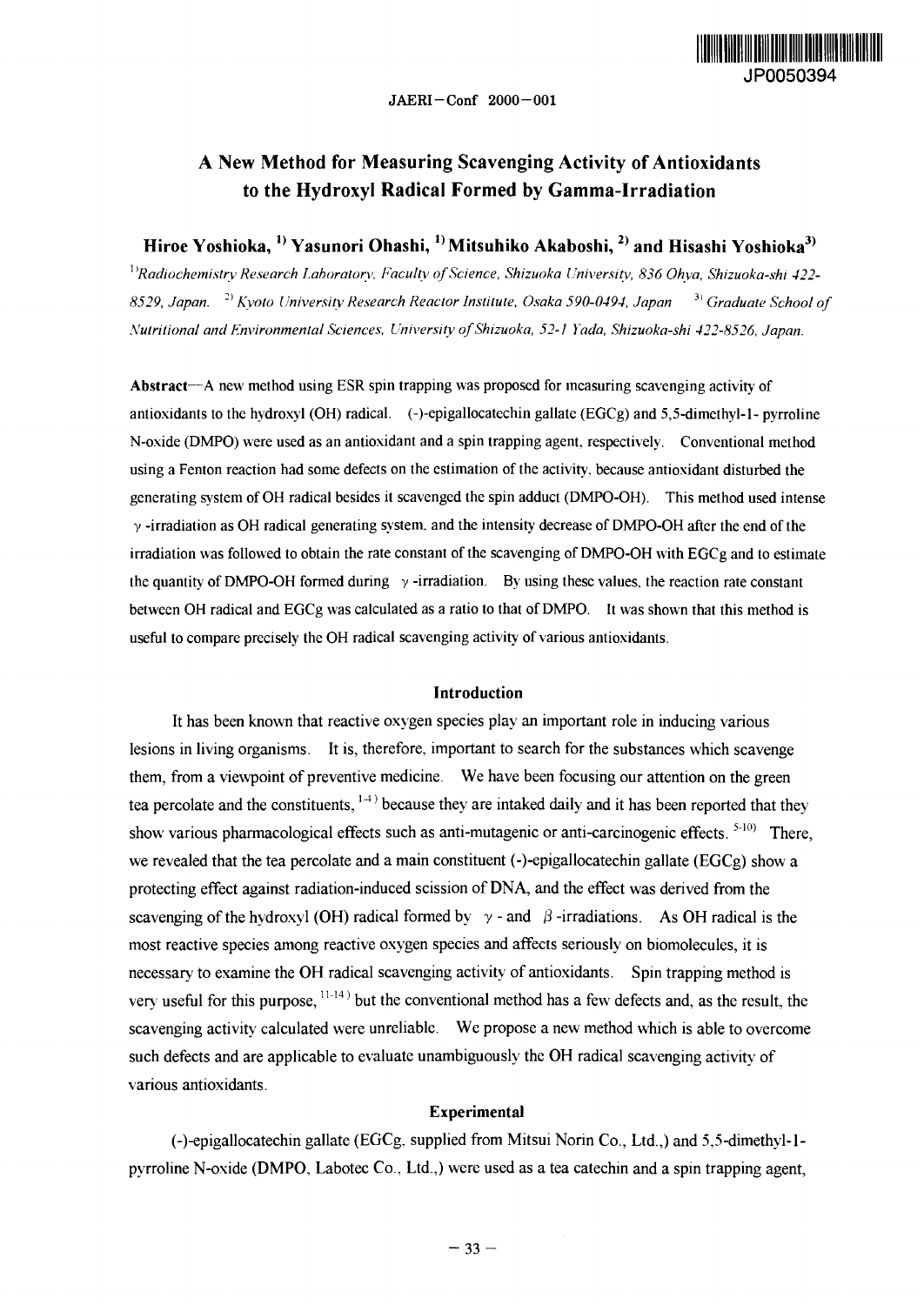respectively. The phosphate buffer solutions containing  $0.05M$  DMPO and various amount of EGCg were gamma-irradiated for two min using  ${}^{60}Co$  source (dose rate, 186 Gy/min), and were rapidly frozen just after completing irradiation. Each samples were then melted, put into a flat-cell and the ESR spectra were measured at room temperature using a JEOL RE.3X spectrometer. The relationship between the intensity of the spin adduct (DMPO-OH) and time after melting the sample was examined.

## **Results and Discussion**

As the spin trapping method is relatively simple and is able to obtain directly the information about the radical, it has been used as one of the methods to examine the scavenging activity of OH and superoxide anion radicals. An appropriate radical- generating system must be adopted for this purpose. Fenton reaction ( $Fe^{2+} + H_2O_2$ ) is generally used for generating OH radical, and DMPO and an antioxidant are mixed with it. A fraction of OH radical generated is trapped with DMPO forming the adduct DMPO-OH, but some fraction is scavenged by the antioxidant. It is, therefore, possible by examining the intensity decrease of DMPO-OH to calculate the OH radical scavenging activity of any antioxidants, compared with the intensity of the sample without the antioxidant. However, this method has following two problems; 1)OH radical generating system is perturbed by the chelating of the antioxidant to  $Fe^{2+}$  ion. 2) DMPO-OH is also scavenged by the antioxidant. In some cases, therefore, results were obtained as if the antioxidant showed the scavenging activity, nevertheless OH radical was not really scavenged. To solve the problem 1), we thought that  $\gamma$ -irradiation is usable in place of the Fenton reaction. As the OH radical is formed from the decomposition of a water molecule by  $\gamma$  -irradiation, the quantity of the radical generated might not be affected by the presence of the solute molecule, namely antioxidant. On the other hand, it seems to be difficult to overcome the problem 2), because DMPO-OH and the antioxidant molecule coexist in a solution and are impossible to avoid their collision. Therefore, we considered to estimate the quantity of DMPO-OH scavenged by the antioxidant.

The samples containing definite amount of DMPO and various amount of EGCg was  $\gamma$ -irradiated for a short period (t<sub>0</sub>) at a constant dose rate (called as process 1). Then, the ESR Intensity of DMPO-OH was measured as a function of the time after the end of  $\gamma$ -irradiation (process 2). In the process 1, trapping of the OH radical forming DMPO-OH and the scavenging of DMPO-OH proceed simultaneously. However, only the scavenging of DMPO-OH proceeds in the process 2. The scavenging of DMPO-OH in the process 1 should be minimized to obtain reliable data on the scavenging of OH radical with EGCg. For this purpose, stronger and shorter  $\gamma$ -irradiation was better. We used <sup>60</sup>Co source (dose rate, 186 Gy/min) at Kyoto University Research Reactor Institute and 2-minute irradiation was applied.

The spectra of all the samples showed the typical 4-line absorption characteristic to DMPO-OH. The intensity of DMPO-OH decreased almost exponentially with time in each case, showing that it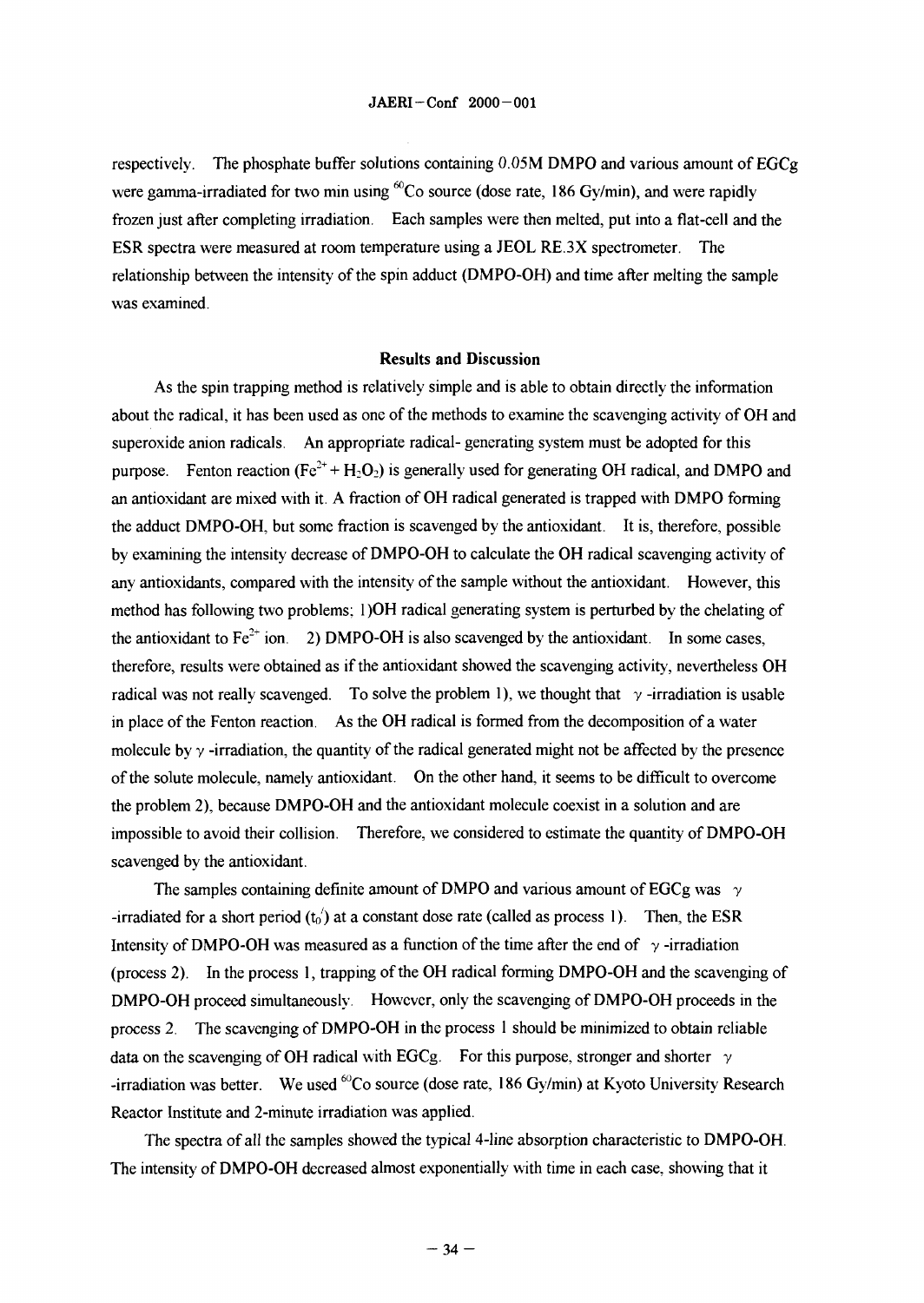was scavenged by EGCg and unknown processes as shown in Fig. 1. We tried to analyze kinetically the change of DMPO-OH assuming that following processes are involved

1. OH radical is generated at a constant rate of g molecules /sec during  $\gamma$  -irradiation.

2. OH radical is trapped with DMPO forming DMPO-OH or scavenged with EGCg, and other processes which might quench OH radical were neglected. These two processes proceed competitively and the fractions of OH radicals trapped and scavenged are proportional to their second order reaction rate, namely

 $k_{\text{DMPO}}$ [DMPO][OH] and. $k_{\text{EGCg}}$ [EGCg][OH]

3 DMPO-OH disappears through unknown



mechanisms, which proceed nearly like a first- order reaction, as shown in Fig. 1. Therefore, the reaction formulae of this process is describable as  $k_{UNK}[DMPO-OH]$ .

4 DMPO-OH is scavenged with EGCg in accordance with the equation,  $k_{\text{SC}}[\text{DMPO-OH}]$  [EGCg]. Here, [OH], [DMPO], [EGCg] and [DMPO-OH] are the concentrations of OH radical, DMPO, EGCg and DMPO-OH, respectively. The rate constants,  $k_{\text{DMPO}}$ ,  $k_{\text{EGCg}}$ ,  $k_{\text{UNK}}$  and  $k_{\text{SC}}$  are understood from above equations.

The change of DMPO-OH in the process 1 is described as follows;

$$
d[DMPO-OH]/dt' = g \cdot k_{DMPO}[DMPO][OH]/\{k_{DMPO}[DMPO][OH] + k_{EGCg}[EGCg][OH]\}
$$
  
- k\_{UNK}[DMPO-OH] - k\_{SC}[DMPO-OH][EGCg]

$$
= g / \{1 + k_{\text{EGCg}}[\text{EGCg}] / k_{\text{DMPO}}[\text{DMPO}]\}
$$
  
- {k\_{\text{UNK}} + k\_{\text{SC}}[\text{EGCg}]}\{\text{DMPO-OH}] \t(1)

Initial concentrations of DMPO and EGCg are large enough compared with DMPO formed during *y* -irradiation, so it was possible to assume that [DMPO] and [EGCg] remain at the original value and are constant. Therefore, substituting as.

$$
g / \{1 + k_{\text{EGCg}}[\text{EGCg}]/k_{\text{DMPO}}[\text{DMPO}]\} = a \qquad (2)
$$
  

$$
k_{\text{UNK}} + k_{\text{SC}}[\text{EGCg}] = b \qquad (3)
$$

equation (1) is expressed simply as follows,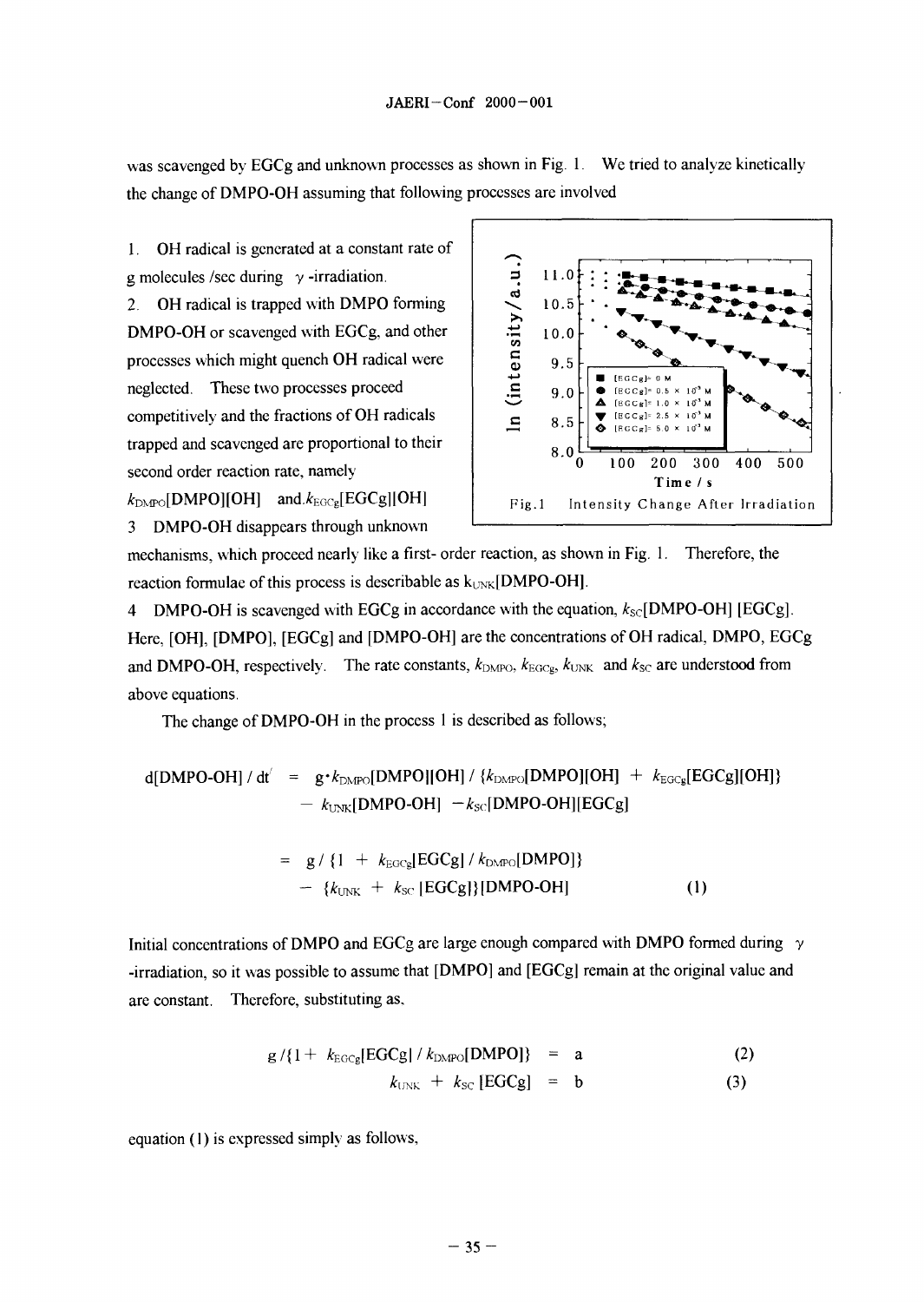$$
dx/dt' = a-bx \tag{4}
$$

Here  $[EGCg] = x$ . Integrating above equation,

$$
x = (a/b){1 - exp(-bt)}
$$
 (5)

Therefore, the quantity of DMPO-OH  $(x_0)$  just after 2-minute irradiation is

$$
x_0 = (a/b){1 - exp(-2b)}
$$
 (6)

On the other hand, the change of DMPO-OH in the process 2 is simply described as follows, because a is zero in this case;

$$
Dx/dt = -bx \tag{7}
$$

So,

$$
x = x_0 \cdot \exp(-bt) \tag{8}
$$

Here, zero time was reset at the end of  $\gamma$ -irradiation.

We prepared five samples containing various amount of EGCg, and the values of a and b were obtained in each sample. First, b value is obtained from the slopes in Fig. 1, then  $x_0$  is obtained by extrapolating these lines to time zero. In this case, the unit of a and x were possible to select arbitrarily, because we needed only the ratio of them as recognized from equation 9. Therefore, we used ESR intensity directly. By using these b and  $x_0$  values, a is calculated from equation (6).

The relationship between a and  $[EGCg]$  was shown in equation 2, so a following equation is reduced;

$$
a_0/a_i = 1 + \{k_{\text{EGCg}}/k_{\text{DMPO}}[\text{DMPO}]\}[\text{EGCg}]_i \tag{9}
$$

Here,  $a_0$  and  $a_i$  are the a values of the samples containing no EGCg and of i-th sample containing a certain amount of EGCg, respectively. The ratio  $a_0/a_i$  was plotted against [EGCg] as shown in Fig. 2. As the slope is  $k_{\text{EGCg}}/k_{\text{DMPO}}$ [DMPO] and [DMPO] is known, it is possible to calculate the ratio of the reaction constants,  $k_{\text{EGCg}}/ k_{\text{DMPO}}$ . The ratio  $k_{\text{EGCg}}/ k_{\text{DMPO}}$  was 8.3, indicating that EGCg has 8.3-fold larger reactivity with OH radical than the typical spin trapping agent DMPO. This suggests that EGCg really act as a OH radical scavenger. We have already calculated this value at  $-70$  °Cto be 16, using solid state spin trapping method.<sup>3)</sup> The result that the difference between them measured at different temperatures was not so large is explainable as follows. As known by Arrhenius equation, a rate constant is written by the product of a frequency factor and a term, exp(-E/RT). In the case of the reaction of OH radical and EGCg or DMPO, the activation energy must be small and exp(-E/RT)